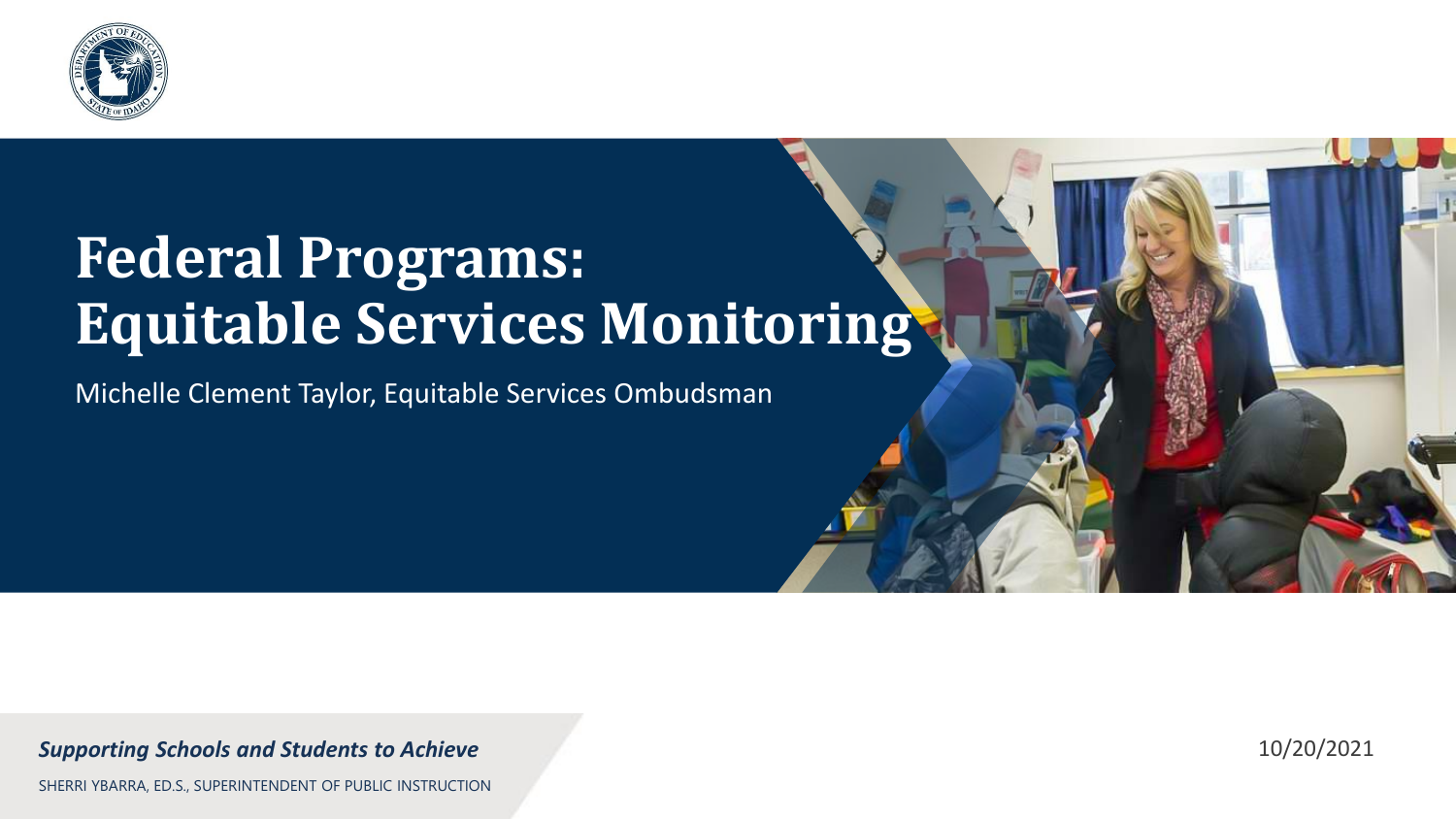## **Topics Covered:**

- •Why –Purpose of Monitoring
- Who Which private schools and Title programs
- What Indicators for equitable services
- How Process before, during, and after monitoring
- •What else Resources



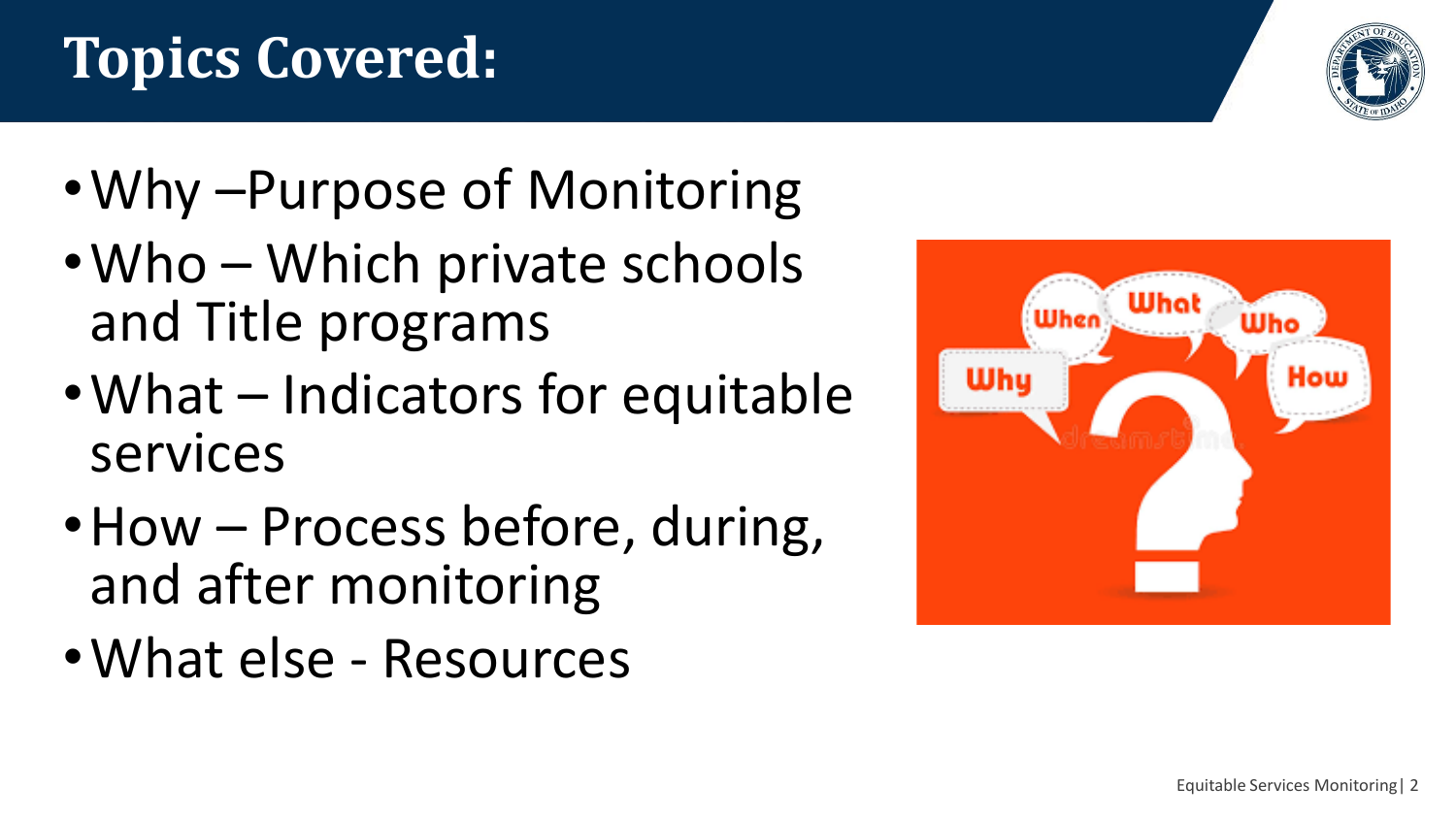



### Purpose of Monitoring:

- Insure the district is meeting the obligations related to initial outreach to private schools regarding Equitable Services
- Review services provided and determine they meet the program requirements
- Verify district is maintaining control of funds and inventory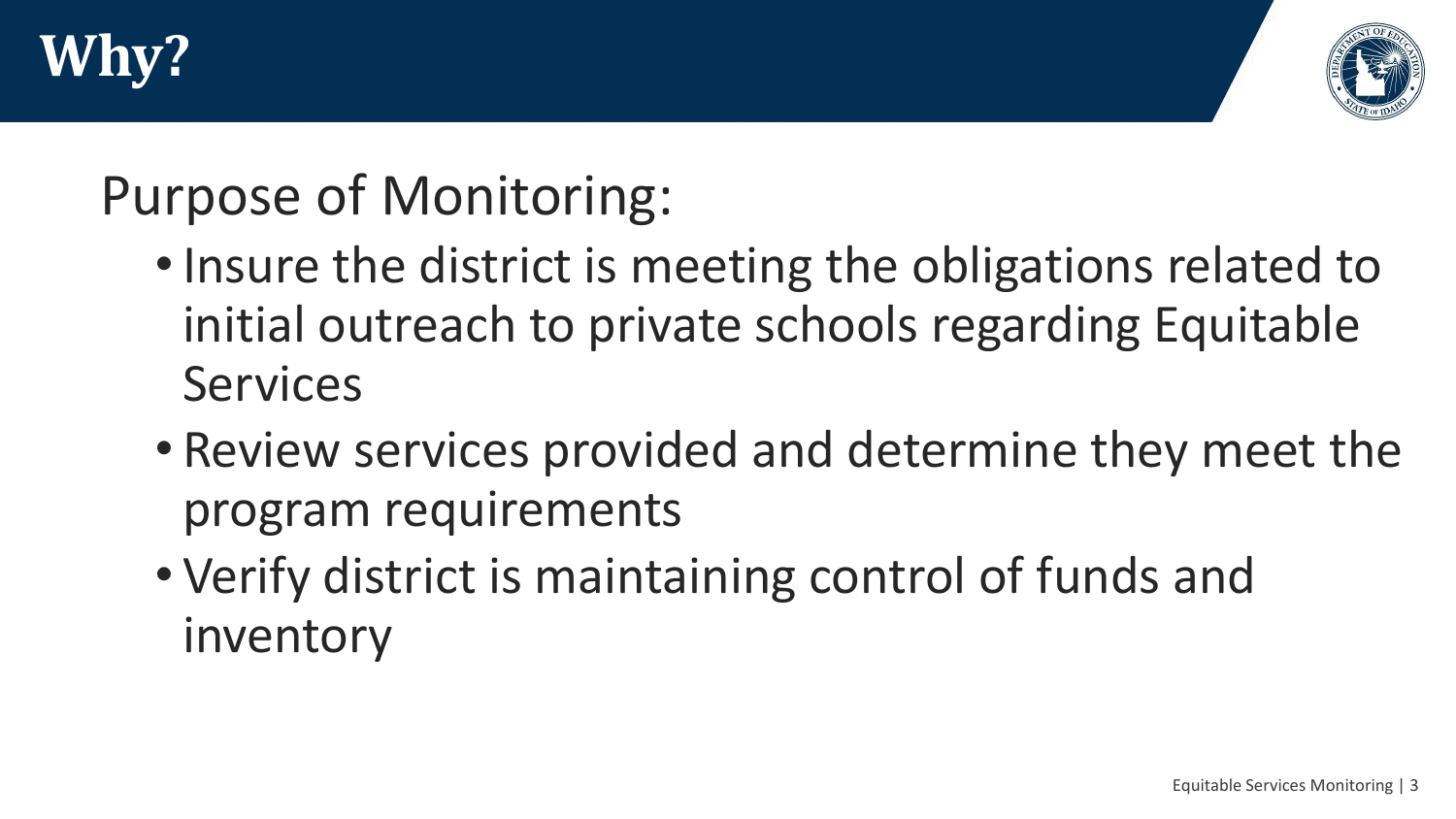



- School Districts are required to provide services to interested non-profit K-12 private schools
- Title I-A services any private school in the area where students from your district attend
- Title I-C, II-A, III-A, IV-A only schools located with in your district
- •Home school cooperatives, day cares, and tutoring programs are not included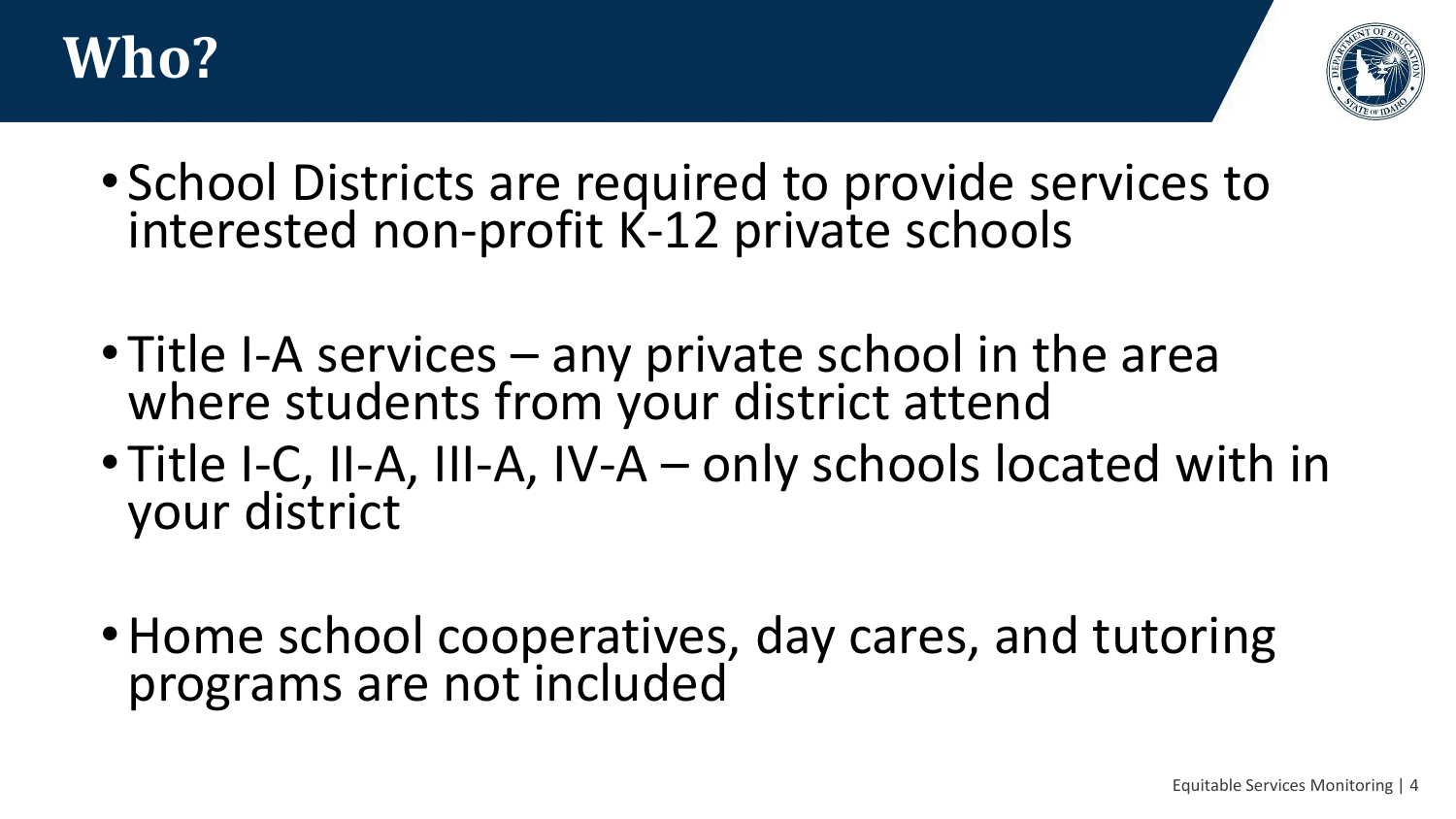



- Indicators ES-1 through ES-13 depending upon participation and programs
- Only ES-1 if no schools participating
- ES 12-13 only for if nonpublic schools participated in CARES Act equitable services

| Indicator | <b>Citation</b>                                                                                                                                                                                                                                                                                                                                       | <b>Supporting Documents and Resources</b>                                                                                                                                                                                                                                                                                           |
|-----------|-------------------------------------------------------------------------------------------------------------------------------------------------------------------------------------------------------------------------------------------------------------------------------------------------------------------------------------------------------|-------------------------------------------------------------------------------------------------------------------------------------------------------------------------------------------------------------------------------------------------------------------------------------------------------------------------------------|
| $ES-1$    | Identification of and outreach to private<br>schools<br>The LEA complies with the requirements<br>for consultations with private school<br>officials in a timely and meaningful manner,<br>offering all applicable programs, such as<br>Title I-A, Title I-C, Title II-A, Title III-A, Title<br>IV-A, etc. ESSA sections 1117(a)(1)(A),<br>8501(c)(1) | List of all private schools in district and<br>surrounding area.<br>Copy of timeline for consultations.<br>Equitable Services Participation:<br>Evidence the LEA annually contacts<br>officials of all private schools within their<br>boundaries (Title I-C, Title II-A, Title III-A,<br>Title IV-A) and all schools outside their |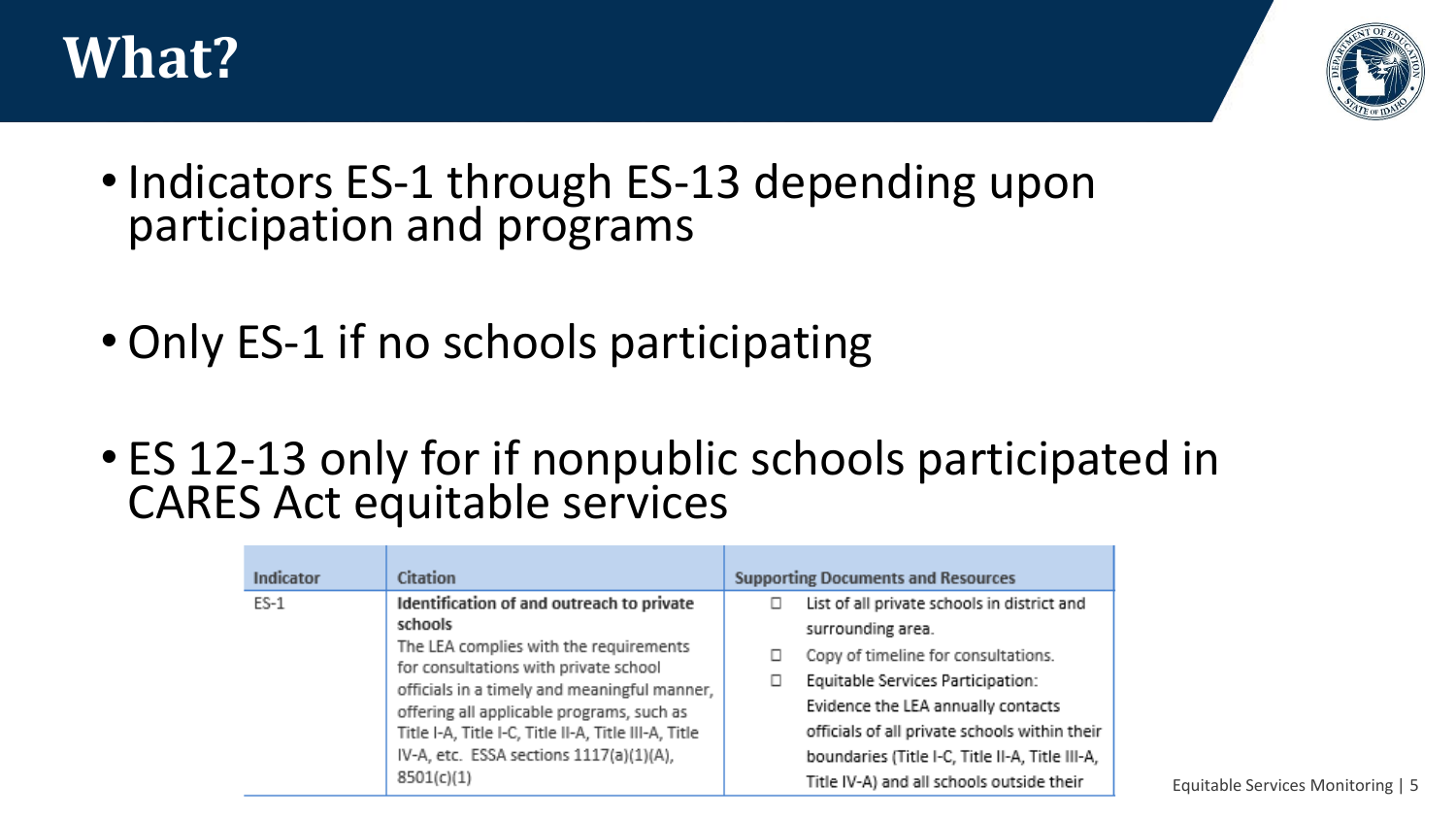### **How? Prior to the review**





❑Review the indicators ❑Determine which one(s) apply ❑Gather appropriate documentation ❑Upload in the tool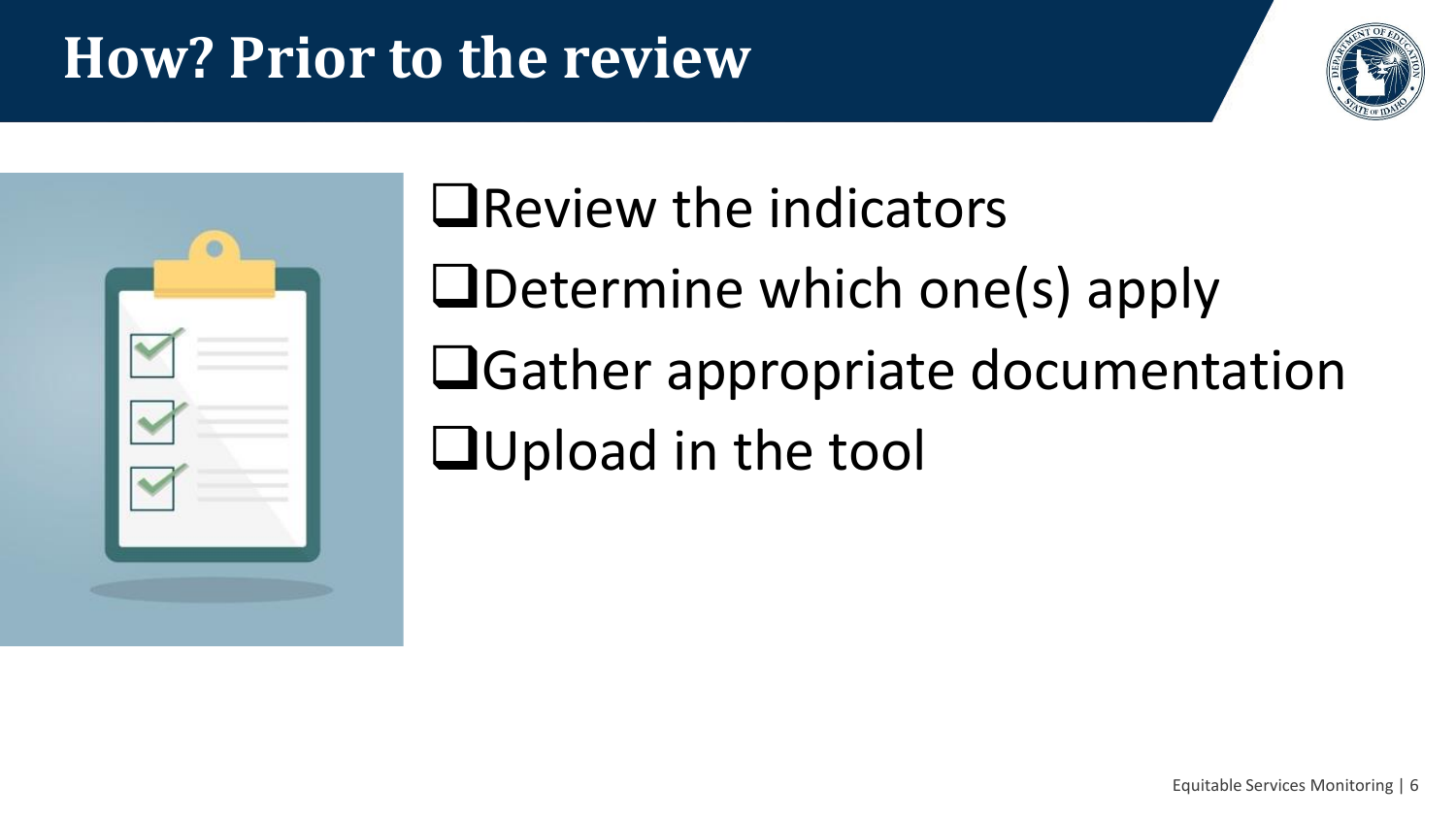

- ❑Answer questions related to documentation
- ❑Coordinate visit to private schools if needed (Title IA)
- ❑Coordinate call to private schools if needed (other programs)
- ❑Provide additional documentation if needed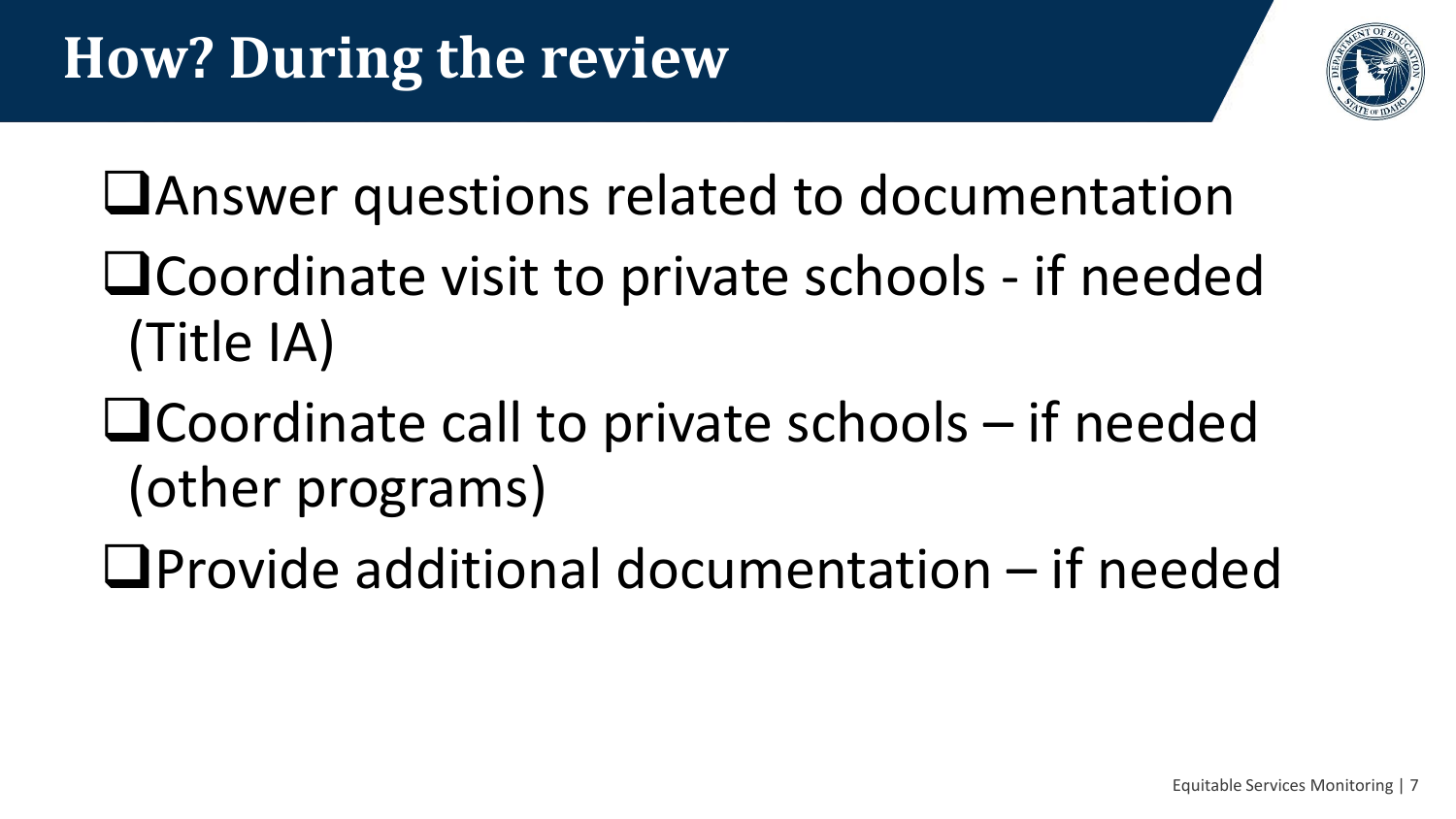

### ❑Provide documentation and/or action plan for any indicators with findings.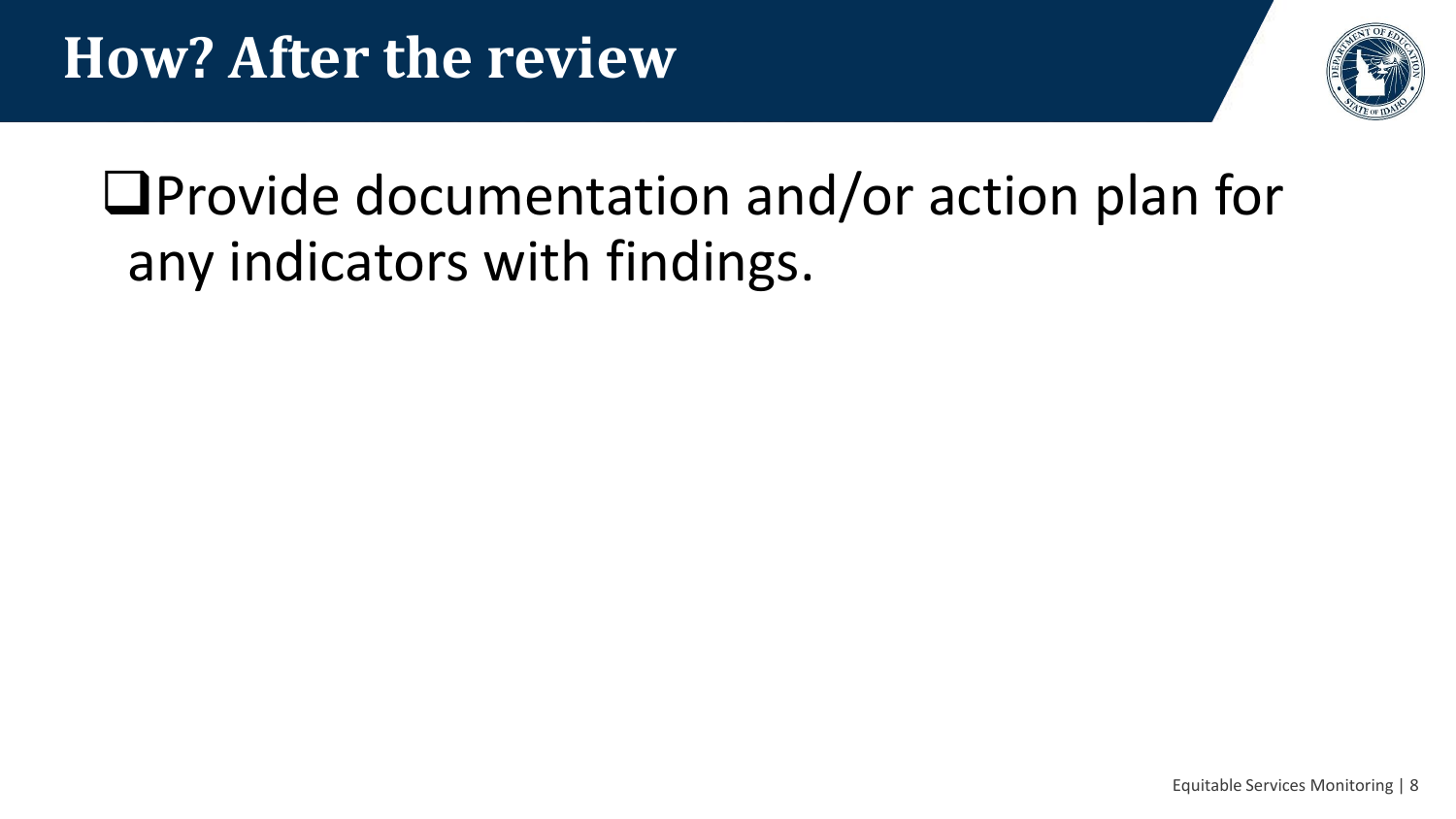



- •Federal Programs Equitable Services webpage:
	- <https://www.sde.idaho.gov/federal-programs/equitable-services/>
	- Equitable Services sample forms, timelines, guidance, and training
	- ES Monitoring Sample documentation presentation
- •Federal Programs Monitoring webpage:

<https://www.sde.idaho.gov/federal-programs/program-monitoring/>